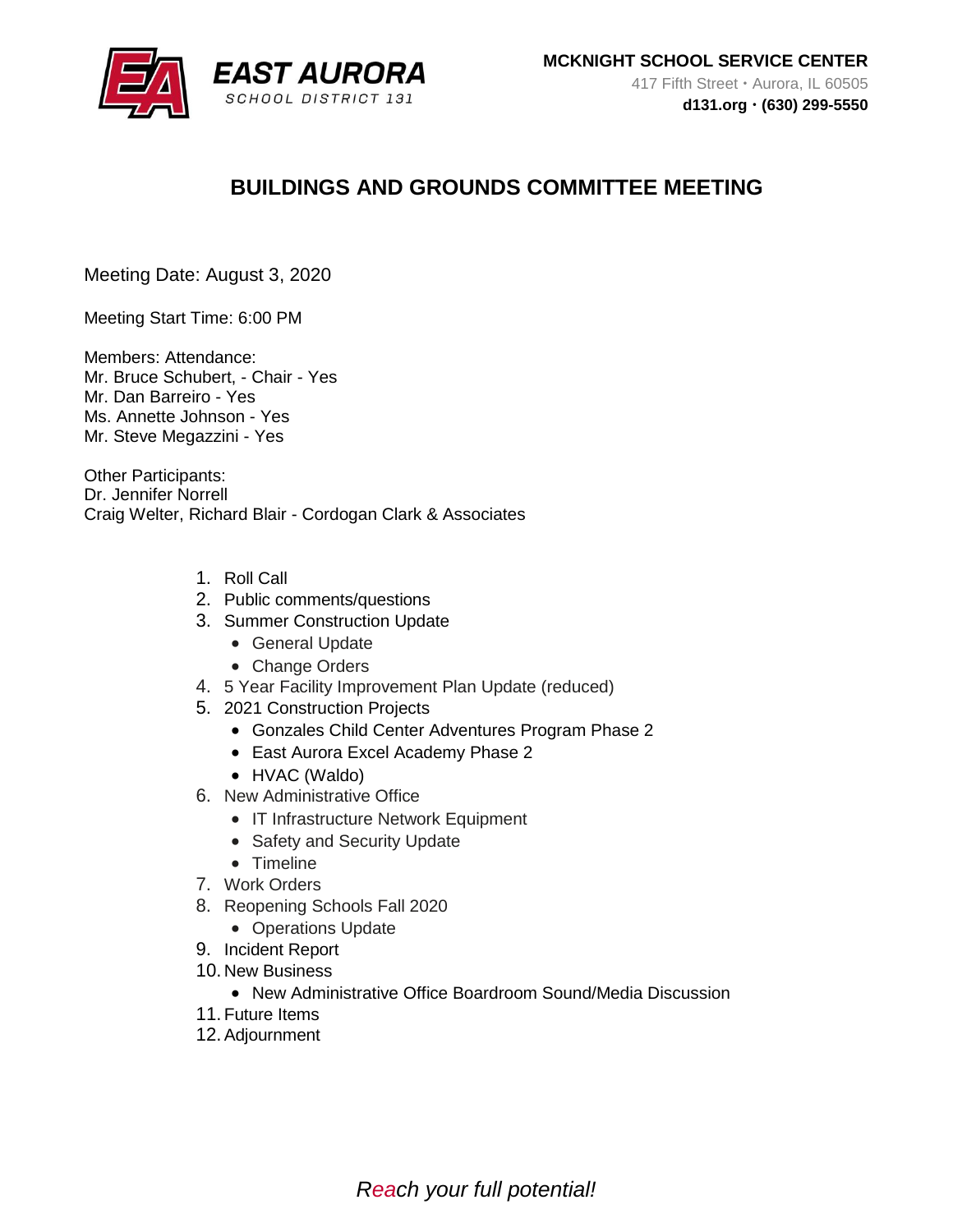

## **Public Comments/Questions**

**NONE** 

# **Summer Construction Update**

Mr. Megazzini spoke regarding the packet presented for Summer Construction. He stated the majority of the mechanical projects are nearing completion. There is clean-up work to be done by construction companies and buildings should be able to be accessed by staff in the next week. Roofing replacements overall have been completed. The Gates fire restoration is 95% complete with painting and flooring. Furniture is beginning to be installed. Oak Park outside site improvement is moving along. The construction company is coordinating with the HVAC contractor for the final asphalt coat. The EHS Sprinkler System has floors and ceilings completed on the first and second floor areas. There is classroom painting that needs to be touched up in the area. Mr. Megazzini stated there is contingency money remaining from the bid. The construction company will paint the classrooms for approximately \$20,000. He requested for the Committee approval for this work to be completed. Ms. Johnson questioned if the work could be done in-house. Mr. Barreiro questioned if staff are currently keeping up on work orders. Mr. Megazzini informed the Committee work orders are getting done. Priority has been given to bigger projects and daily work orders continue to be completed. The Committee discussed the options and agreed with the delay in the start of school, the painting could be completed in-house.

The Adventures Program is moving along with Phase 1 and on schedule. Mr. Schubert questioned if the controls in the buildings to be completed in October 2020 are related to the mechanical upgrades. Mr. Welter stated they are related with the balancing of the controls to the systems.

Mr. Megazzini spoke regarding Change Orders. There is an additional \$15,000.00 for additional lighting at Dieterich and mechanical pads at Beaupre. Ms. Johnson questioned the total amount of change orders and if the projects were on target with spending. Mr. Welter informed the Committee there will be additional changes and costs and there are a number of items they are still working through. Mr. Barreiro questioned what the \$281,000.00 change order at Bardwell was in regards to. Mr. Welter stated there was a piping upgrade change.

## **5 Year Facility Improvement Plan Update (reduced)**

Mr. Megazzini presented the 5 Year Facility Improvement Plan that was updated based on last month's meeting conversation. A revision took place regarding the 2020-2021 school year including the mechanical systems. It included the general upkeep of all the locations along with moving other HVAC Locations (Hermes, Allen, Rollins, O'Donnell, Simmons and possibly Krug) with the exception of Waldo to the 2021-2022 school year. Waldo will be the last of multi-story buildings to receive HVAC. Ms. Johnson inquired if there are any boiler systems in bad shape that could fail in the next school year. Mr. Megazzini replied he cannot think of any. The Early Childhood had problems last season and was handled by the owner of the building. The architect team can take a look to see if there are further concerns. Dr. Norrell questioned if Krug was having issues with the temperature being too hot/cold. Mr. Welter was not familiar with the situation. Mr. Megazzini mentioned the hallway from the old wing to the new wing that may be in the controls. Ms. Johnson questioned what the \$5,300,000.00 includes. Mr. Megazzin stated it includes the \$4,000,000.00 for the Adventures Program, \$1,000,000.00 for Phase 2 of Sprinklers and \$300,000.00 for EHS Locker Rooms. Mr. Schubert questioned the blank line

# *Reach your full potential!*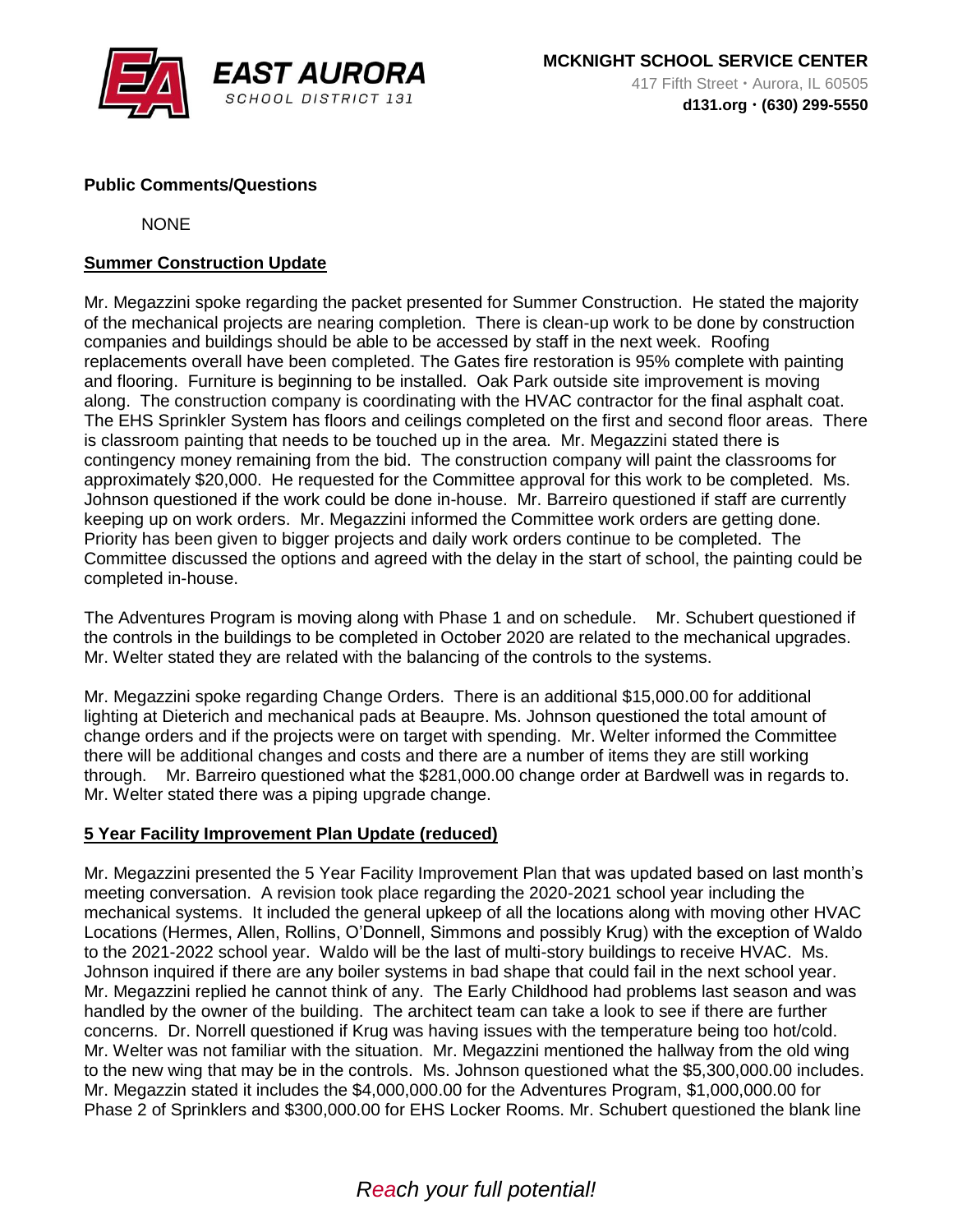

items. Those line items will be addressed in the next coming year. Discussions will take place and it will be a work in progress. Mr. Schubert mentioned that priorities be taken for Life Safety items. Electrical is to take place in 2022.

### **2021 Construction Projects**

Mr. Megazzini stated the Adventures Program Phase 2 will add classrooms, additional space and a complete study of the wetlands will take place. A meeting took place with the City of Aurora for recommendations. A decision will need to be made if moving forward with Phase 2 takes place. Dr. Norrell stated a date needs to be determined when the Excel tenants will be moving out. The space will need to be overhauled once the space is vacant.

### **New Administrative Office**

Mr. Megazzini presented the recommendation to purchase Network Switches for the new administrative building. He would like the Committee's motion to move to the Board for Aug. 3<sup>rd</sup> approval in the amount of \$110,214.00 from CDW. Ms. Johnson questioned if e-rate filing was still taking place. Mr. Megazzini stated it is still being filed and just received a \$490,000 e-rate rebate. The District will be filing next year as well. Committee agreed to move motion for CDW in the amount of \$110,214.00 to the Board for approval.

Safety Security at the new administrative office has been reviewed. There are several internal/external cameras around the building. There is a need for additional cameras in a few areas, both internal and external. A meeting has taken place to determine the need and location and will move forward based on the needs.

There is a delay in the timeline with Fox Valley in regards to the elevators being installed by Schindler Elevator Co. They may be pushed back to a completion date of October  $16<sup>th</sup>$ . This would also push back the furniture installation that is scheduled to take place.

### **Work Orders**

Mr. Megazzini presented a summary of work orders. There are older work orders for bigger projects being completed. Work orders are continuing to be completed and updated on a daily basis.

### **Reopening Schools Fall 2020**

Mr. Megazzini reported all the buildings that do not have HVAC updates are looking good. Staff from the 7 buildings getting updates were moved to other locations to complete summer cleaning. Once the HVAC projects are completed, additional staff will then be moved into the 7 locations to complete summer cleaning. PPE items have been ordered and should be in place when students return. Staff will be given specific cleaning instructions/standards. Diversey cleaning products approved by CDC for cleaning and disinfecting for COVID have been used for cleaning in buildings. Dr. Norrell added each building has been outfitted with hand held thermometers and the thermometer kiosks are on the way. Masks will be required in locations at all times unless working in individual work spaces. Each location had posted COVID screening at all entrances. Ms. Johnson requested status on the residual hand sanitizer. Mr. Megazzini stated the PO in in process and product will be installed as soon as it arrives.